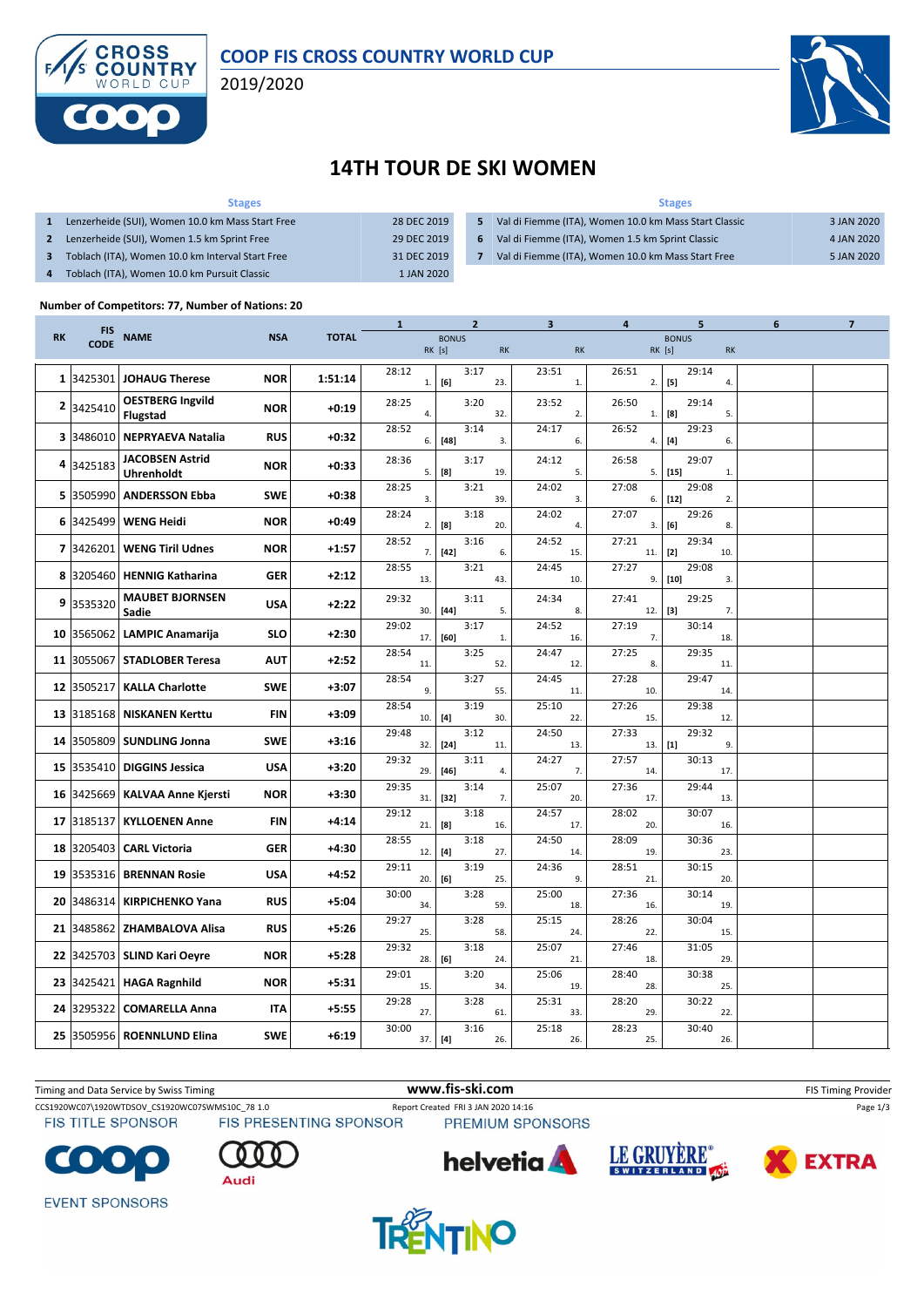

2019/2020



### **14TH TOUR DE SKI WOMEN**

|    | <b>FIS</b>  |                                   |            |              | $\mathbf{1}$ | $\mathbf{2}$                        | 3            | $\overline{a}$ | 5                         | 6 | $\overline{7}$ |
|----|-------------|-----------------------------------|------------|--------------|--------------|-------------------------------------|--------------|----------------|---------------------------|---|----------------|
| RK | <b>CODE</b> | <b>NAME</b>                       | <b>NSA</b> | <b>TOTAL</b> |              | <b>BONUS</b><br>RK [s]<br><b>RK</b> | <b>RK</b>    | RK [s]         | <b>BONUS</b><br><b>RK</b> |   |                |
| 26 | 3195219     | <b>CLAUDEL Delphine</b>           | <b>FRA</b> | $+6:23$      | 29:03<br>18. | 3:23<br>49.                         | 25:29<br>31. | 28:12<br>26.   | 31:30<br>34.              |   |                |
|    |             | 27 3426110 SMEDAAS Magni          | <b>NOR</b> | $+6:27$      | 28:58<br>14. | 3:19<br>[4]<br>29.                  | 25:25<br>28. | 28:48<br>35.   | 31:15<br>31.              |   |                |
|    |             | 28 3515087 van der GRAAFF Laurien | SUI        | $+7:10$      | 30:40<br>49. | 3:14<br>[8]<br>17.                  | 25:30<br>32. | 28:11<br>24.   | 30:57<br>27.              |   |                |
| 29 |             | 3155324 JANATOVA Katerina         | <b>CZE</b> | $+7:12$      | 29:59<br>33. | 3:15<br>[8]<br>18.                  | 25:26<br>29. | 28:32<br>32.   | 31:22<br>32.              |   |                |
| 30 |             | 3486213   DURKINA Lidia           | <b>RUS</b> | $+7:44$      | 30:36<br>47. | 3:37<br>71                          | 26:11<br>47. | 27:57<br>34.   | 30:37<br>24.              |   |                |
|    |             | 31 3535601 OGDEN Katharine        | <b>USA</b> | $+8:04$      | 30:15<br>42. | 3:28<br>60                          | 25:33<br>34. | 28:58<br>38.   | 31:04<br>28.              |   |                |
| 32 |             | 3295157   SCARDONI Lucia          | IΤΑ        | $+8:23$      | 30:10<br>40. | 3:20<br>$= 36.$                     | 25:41<br>38. | 28:50<br>37.   | 31:36<br>36.              |   |                |
| 33 | 3485849     | NECHAEVSKAYA Anna                 | <b>RUS</b> | $+8:33$      | 30:00<br>35. | 3:33<br>66.                         | 25:21<br>27. | 29:19<br>40.   | 31:34<br>35.              |   |                |
| 34 |             | 3185633   NISSINEN Vilma          | FIN        | $+9:06$      | 31:20<br>58. | 3:22<br>46.                         | 25:49<br>43. | 28:08<br>31.   | 31:41<br>38               |   |                |
| 35 |             | 3205491   FRAEBEL Antonia         | GER        | $+9:30$      | 31:59<br>66. | 3:21<br>40.                         | 25:50<br>45. | 28:06<br>30.   | 31:28<br>33.              |   |                |
| 36 |             | 3295000 BROCARD Elisa             | IΤΑ        | $+9:30$      | 30:10<br>39. | 3:20<br>$= 36$                      | 26:20<br>52. | 29:10<br>44.   | 31:44<br>40               |   |                |
| 37 |             | 3486471 ZHEREBYATEVA Anna         | <b>RUS</b> | $+9:32$      | 30:41<br>51. | 3:36<br>69.                         | 25:34<br>35. | 28:33<br>33.   | 32:22<br>43.              |   |                |
| 38 |             | 3505800 DAHLQVIST Maja            | <b>SWE</b> | $+9:47$      | 32:37<br>72. | 3:16<br>$[22]$<br>12.               | 26:02<br>46. | 29:08<br>43.   | 30:20<br>21.              |   |                |
| 39 |             | 3675066 TYULENEVA Valeriya        | KAZ        | $+9:50$      | 30:36<br>48. | 3:35<br>68.                         | 25:43<br>39. | 29:22<br>42.   | 31:48<br>41.              |   |                |
| 40 |             | 3486232 GOLOVAN Diana             | <b>RUS</b> | +9:59        | 32:03<br>68. | 3:44<br>72.                         | 25:46<br>41. | 28:29<br>36.   | 31:11<br>30.              |   |                |
| 41 |             | 3045076   YEATON Jessica          | <b>AUS</b> | +10:57       | 30:12<br>41. | 3:33<br>67.                         | 25:50<br>44. | 30:13<br>49.   | 32:23<br>44.              |   |                |
| 42 |             | 3055108 UNTERWEGER Lisa           | <b>AUT</b> | $+10:58$     | 32:07<br>69. | 3:20<br>31.                         | 25:47<br>42. | 29:17<br>41.   | 31:41<br>37.              |   |                |
| 43 |             | 3665121   SERONOSOVA Polina       | <b>BLR</b> | +11:01       | 30:20<br>45. | 3:25<br>53.                         | 26:15<br>50. | 29:54<br>50.   | 32:21<br>42.              |   |                |
| 44 |             | 3675035   SHEVCHENKO Anna         | KAZ        | $+11:16$     | 31:25<br>63. | 3:48<br>73.                         | 26:14<br>48. | 29:20<br>45.   | 31:43<br>39.              |   |                |
| 45 |             | 3675049   BYKOVA Irina            | KAZ        | +12:32       | 31:23<br>62. | 3:36<br>70.                         | 26:52<br>56. | 29:10<br>48.   | 32:45<br>45.              |   |                |
| 46 |             | 3675060   SHALYGINA Kseniya       | KAZ        | $+12:55$     | 31:20<br>60. | 3:32<br>63.                         | 26:50<br>55. | 29:19<br>51.   | 33:08<br>46.              |   |                |
|    |             | 3506079 LUNDGREN Moa              | SWE        | WD           | 28:53<br>8.  | 3:14<br>$[26]$<br>10.               | 25:13<br>23. | 28:28<br>23.   | <b>DNS</b>                |   |                |
|    |             | 3535304 CALDWELL Sophie           | <b>USA</b> | WD           | 30:35<br>46. | 3:10<br>$[28]$<br>9.                | 25:17<br>25. | 28:25<br>27.   | <b>DNS</b>                |   |                |
|    |             | 3205434 KREHL Sofie               | <b>GER</b> | <b>WD</b>    | 30:08<br>38. | 3:16<br>[6]<br>22.                  | 25:29<br>30. | 29:07<br>39.   | <b>DNS</b>                |   |                |
|    |             | 3515238 HIERNICKEL Lydia          | SUI        | WD           | 30:20<br>44. | 3:27<br>56.                         | 25:43<br>40. | 30:08<br>47.   | <b>DNS</b>                |   |                |
|    |             | 3295241 GANZ Caterina             | <b>ITA</b> | WD           | 30:48<br>53. | 3:26<br>54.                         | 26:14<br>49. | 29:20<br>46.   | <b>DNS</b>                |   |                |
|    |             | 3515221 FAEHNDRICH Nadine         | SUI        | <b>WD</b>    | 29:03        | 3:10<br>19. [10]<br>13.             | 26:28<br>53. | <b>DNS</b>     |                           |   |                |
|    |             | 3155249 NOVAKOVA Petra            | <b>CZE</b> | WD           | 29:14        | 3:18<br>23. [4]<br>28.              | 26:15<br>51. | <b>DNS</b>     |                           |   |                |
|    |             | 3435197 MARCISZ Izabela           | POL        | <b>WD</b>    | 30:20<br>43. | 3:28<br>57.                         | 25:39<br>36. | <b>DNS</b>     |                           |   |                |
|    |             | 3555052 EIDUKA Patricija          | LAT        | WD           | 30:50<br>54. | 3:23<br>48.                         | 25:41<br>37. | <b>DNS</b>     |                           |   |                |